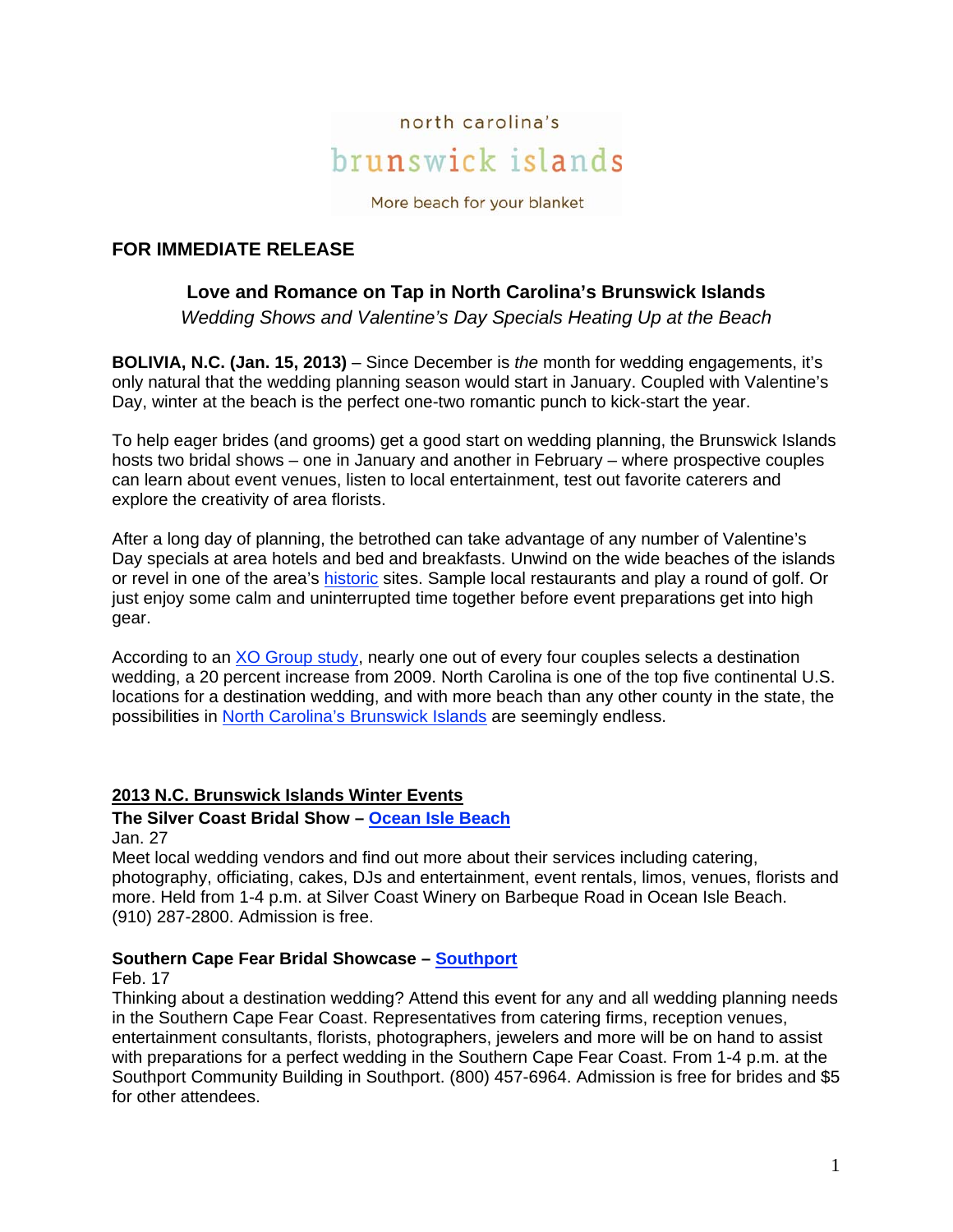# **2013 N.C. Brunswick Islands Winter Escapes – Specials and Discounts**

## **The Sunset Inn - Sunset Beach**

## *Winter Blues Beach Escape*

Don't let the cold winter blues come calling. Visit The Sunset Inn and soak up some sweet Southern sun! Kick back and relax in a private room with a screened porch overlooking the marsh and Intracoastal Waterway. Leave the breakfast and housekeeping to the staff, and spend some time unwinding and exploring the island, nearby shopping and restaurants. In February, stay Monday-Thursday and receive 15 percent off regular rates. Reserve Valentine's Day for two nights and receive a small bottle of bubbly.

## **The Winds Beach Resort - Ocean Isle Beach**

#### *20 Percent off Winter Discount Coupons*

Ocean Isle Beach is perfect in winter; no crowds and the temperatures are generally mild. Take a few days off and enjoy the beach at this beautiful time of year. The Winds Resort provides a coupon good for 20 percent off any accommodation any day of the week. This relaxing resort is perfect for vacations, romantic weekends, weddings, honeymoons, reunions, golf packages and weekend getaways. Valid through March 27.

## **Robert Ruark Inn - Southport**

#### *The 14 Percent Special*

Every day in February is Valentine's Day at the Robert Ruark Inn. Book two weekday nights at this romantic, elegant Victorian inn and enjoy 14 percent off plus a special Valentine treat upon arrival. Choose one of four suites with a private bath, antique furnishings, luxury linens, fireplaces and AVEDA products. Enjoy a delicious breakfast and afternoon appetizers, 24/7 coffee and tea bar, bicycles and a number of cozy areas throughout the property. Call and mention the 14 percent special in honor of Valentine's month. Valid weekdays (Monday-Thursday) when two nights are booked.

# **Ocean Crest Motel - Oak Island**

#### *\$57 a night*

Book a standard room at the already low, off-season rate of \$57 a night and upgrade to an oceanfront room for the same price, based on two persons, excluding taxes. Oceanfront rooms with private balconies are slightly more, but well worth the difference. They're based on availability, so reserve early. Extended-stay guests can check in any day of the week and save even more with the "Pay for Five Nights - Stay for Seven" year-round special. Every season is wonderful at the Ocean Crest Motel, the only oceanfront motel on Oak Island. Valid until January 31.

#### **Oak Island Accommodations - Oak Island**

#### *Sandy Toes Savings*

Stay three nights and get the fourth free or stay seven nights and only pay for five. Offer valid on all rooms at the Island Inn Motel.

#### About North Carolina's Brunswick Islands

In the southernmost corner of North Carolina, stretching from the Cape Fear River to the South Carolina border, lie North Carolina's Brunswick Islands. Five barrier islands provide secluded spots on six pristine beaches for families and nature-lovers, while quaint island and mainland towns beckon with family-owned bed and breakfasts, restaurants and shops. Forts, lighthouses,